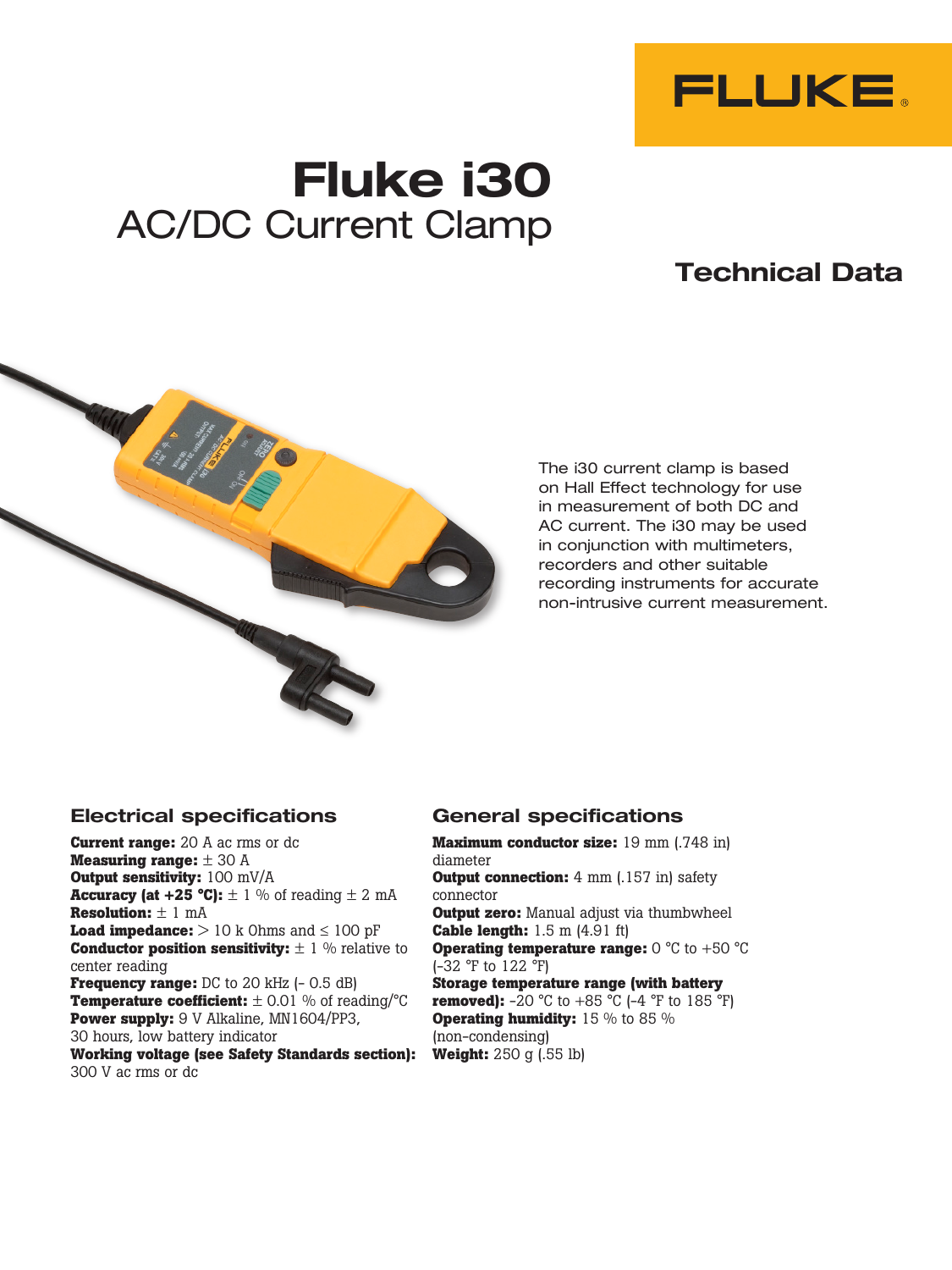

#### **Safety standards**

BS EN 61010-1: 2001 BS EN 61010-2-032: 2002 BS EN 61010-031: 2002

#### **Dimensions (HxWxD)**

183 mm x 71 mm x 25 mm (7.2 in x 2.8 in x 1 in)

300 Vrms, Category III, Pollution Degree 2

Use of the probe on uninsulated conductors is limited to 300 V acrms or dc and frequencies below 1 kHz.

AC/DC Current Clamp

#### **EMC Standards**

EN 61326: 1998 +A1, A2, & A3

**Ordering information**<br>Fluke-i30 AC/DC Curren

 $71$ 25  $\overline{7}$ 54 ø19 e<br>∉ BATTERY COVER 183  $11111111$ 凹 **QOIL** ON/OFF SWITCH ニココ ZERO ADJUST LED CONNECTOR 30 J STRAIN RELIEF



Fluke i30 connected to a Fluke 87V Digital Multimeter.

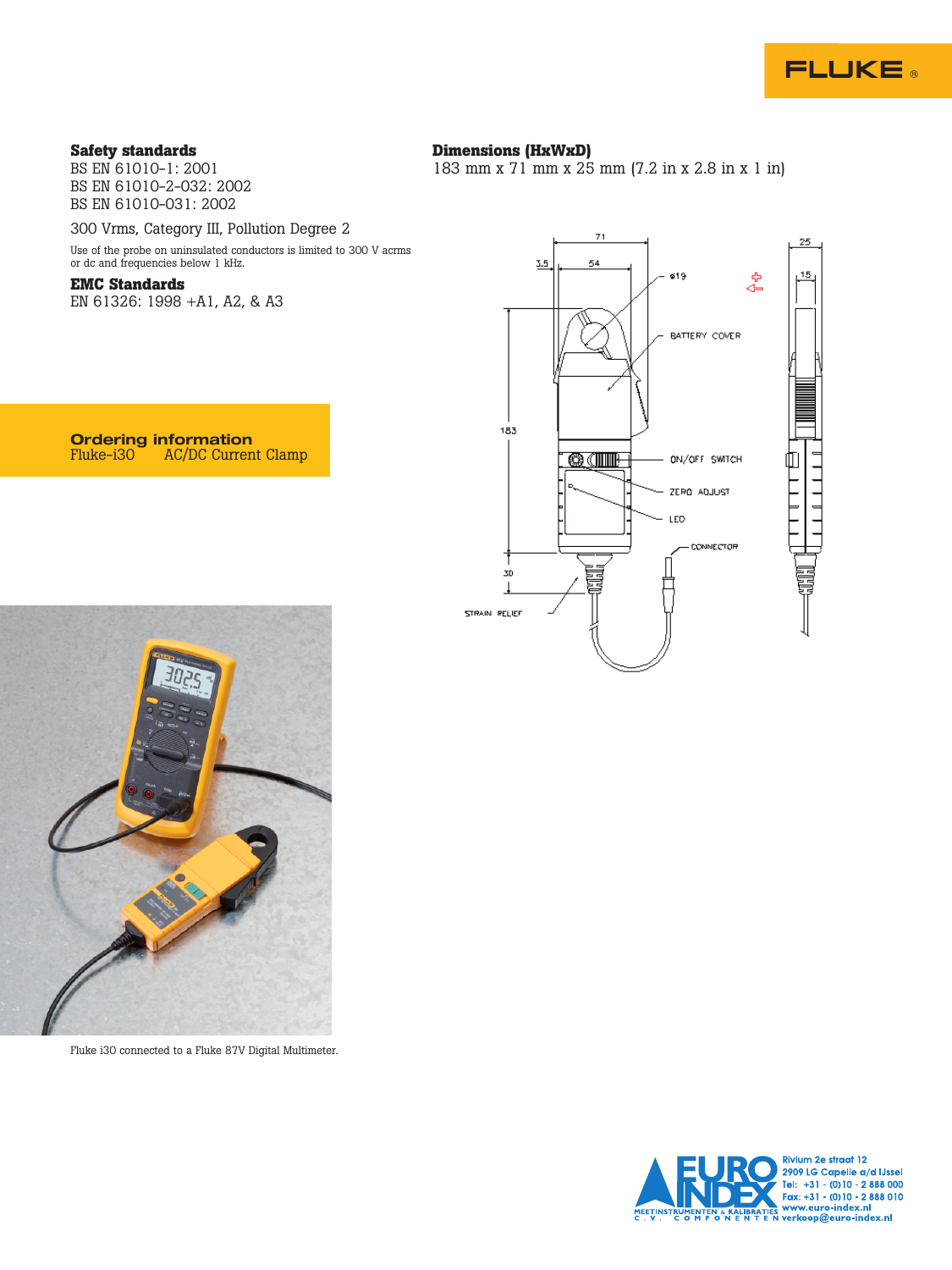

# **Fluke i30s** AC/DC Current Clamp

# **Technical Data**



The i30s current clamp is based on Hall Effect technology for use in measurement of both DC and AC current. The i30s may be used in conjunction with oscilloscopes and other suitable recording instruments for accurate non-intrusive current measurement.

## **Electrical specifications**

**Current range:** 20 A ac rms or dc **Measuring range:** ± 30 A **Output sensitivity:** 100 mV/A **Accuracy (at +25 °C):**  $\pm$  1 % of reading  $\pm$  2 mA **Resolution:** ± 1 mA **Load impedance:**  $> 100 \text{ k}\Omega$ **Conductor position sensitivity:**  $\pm$  1 % relative to centre reading **Frequency range:** DC to 100 kHz (- 0.5 dB) **Phase shift below 1 kHz:** < 2 degrees **Temperature coefficient:**  $\pm$  0.01 % of reading/°C **Power supply:** 9 V Alkaline, MN1604/PP3, 30 hours, low battery indicator **Working voltage (see Safety Standards section):** 300 V ac rms or dc

### **General specifications**

**Maximum conductor size:** 19 mm (.748 in) diameter **Output connection:** Safety BNC connector, supplied with safety 4 mm (.157 in) adapter **Output zero:** Manual adjust via thumbwheel **Cable length:** 2 m (6.56 ft) **Operating temperature range:** 0 °C to +50 °C (-32 °F to 122 °F) **Storage temperature range (with battery removed):**  $-20$  °C to  $+85$  °C (-4 °F to 185 °F) **Operating humidity:** 15 % to 85 % (non-condensing) **Weight:** 250 g (.55 lb)